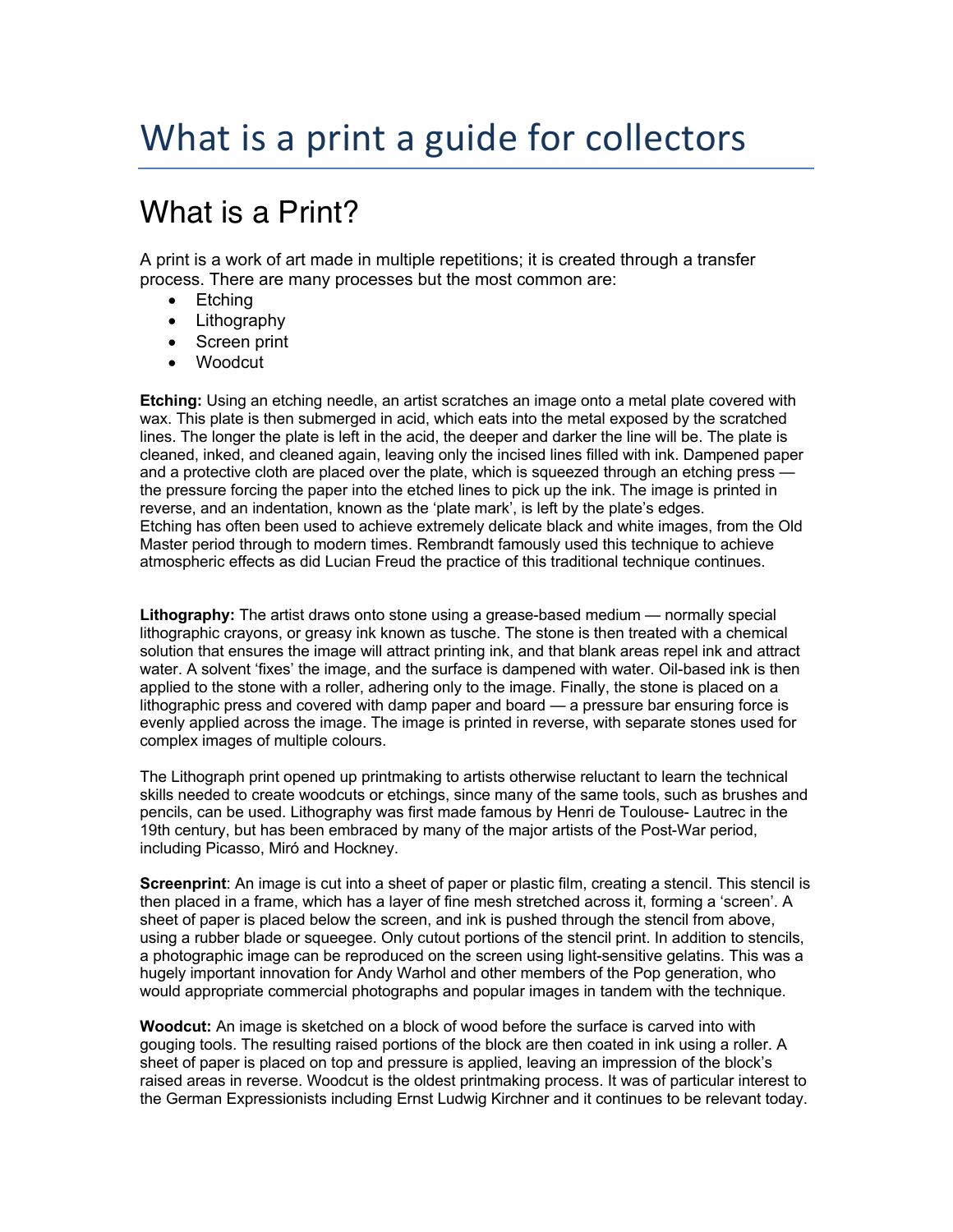### Is a Print more than just a copy of an original?

Yes a print is more than just a copy of an original, although printmaking involves reproducing an image Fine art prints are something else entirely. A fine art print is the result of an image with a close collaboration between the artist and the printer. Printers are highly skilled technicians, and are often artists in their own right.

Prints are not made in large production runs intended solely for commercial sale. A limited number (known as an edition) are produced, with prescribed routes for initial sale — either through the artist, a commercial gallery or a publisher. As a result they are true works of art, and as important to the artist as drawings or other works on paper.

#### Why do a Print?

Artists make prints for a variety of reasons. A Print offers a wider audience or customer base that can afford to purchase otherwise unaffordable original works of art. Artists might be drawn to the collaborative nature of the print studio, or the potential for innovation the medium offers, or for a print's potential to document each stage of a creative process. Prints can offer a completely different creative outlet to the artist's primary working method.

Some artists consistently make prints for their entire career Albrecht Dürer, Pablo Picasso Andy Warhol are famously prolific examples —while others come to printmaking in bursts of activity. Typically these periods can be aligned to working with a particular print workshop.

#### Why do a Limited Edition or an Original?

An 'original' print is technically a unique work given it is generally produced as a limited number of impressions (collectively known as an edition), and each print is given an edition number, typically written as a fraction — for example, 24/50. The number to the right of the slash indicates the edition size (in this example, 50), while the figure to the left is the individual print's number.

An artist may also produce a limited number of artist's proofs, often marked A/P, that are identical in nature to the standard edition. Here again, fractions may be used to indicate the total number of proofs, and the print number (e.g. A/P 1/4). Other proofs may be made at an earlier stage, as the artist and printer develop an image or test different compositions. These are known as state proofs, trial proofs or colour proofs. These can be unique, with differences in colour combinations, paper types or size. Andy Warhol started to sell his trial proofs as unique colour-combinations separate from the edition, and they're now some of the most coveted works in his print market. When the image is perfected, a proof is made and signed B.A.T. (an abbreviation of the French bon à tirer, or 'ready to print'). The rest of the edition is matched to this image, which is unique and traditionally kept by the printer.

Christie's defines an 'original print' as a limited-edition print by an artist that conforms to other prints in their catalogue raisonné, or matches other confirmed examples of the print by the artist. Christie's or other auction house entries will always explain how they have reached the conclusion that a print is an authentic original. They give the artist's name, the title of the work, what type of print it is (e.g. a lithograph, etching or screenprint), and the year it was made. Finally, they indicate how the work is numbered, and whether it is from the standard edition or a proof. They also list where applicable in the literature field the appropriate catalogue raisonné numbers for the piece.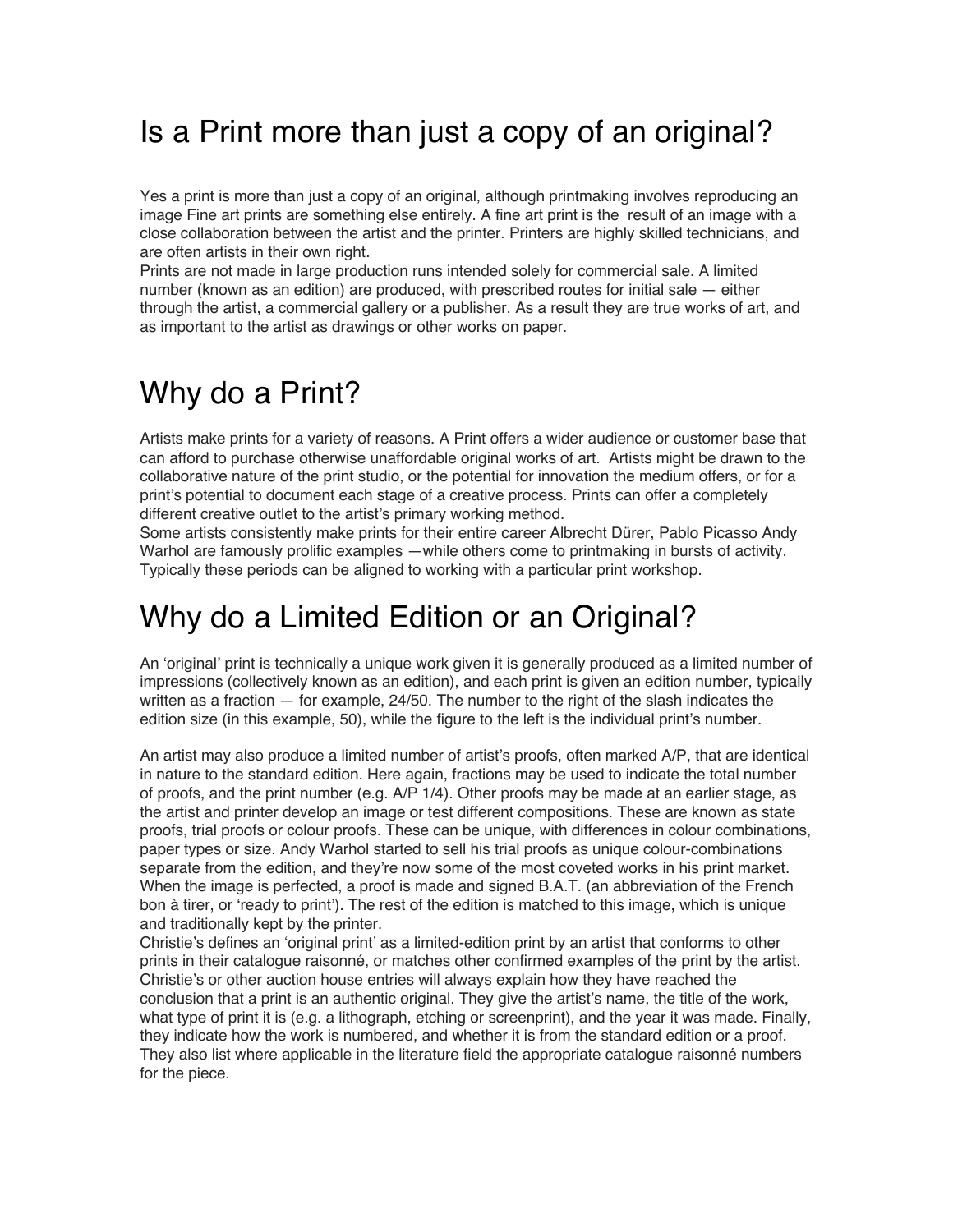# How important is the paper used in Printing?

A sign of a true print specialist is not only their interest in technique but also their obsession with paper. What type of paper it is print on, or if a watermark if it's present will validate and prove providence.

The choice of paper is an important part of the printmaking process because it can directly influence the nature of what the printed image looks like. Some artists use higher quality, heavier paper, while others like Warhol loved cheaper, thinner paper for his Soup Can prints from the 1960s to emphasise that they were meant to be enjoyed by the masses.

A condition report also notes whether an item is the full sheet or with full margins, which means that the paper has not been trimmed in some fashion, itself an issue that affects the value of the print Hence never cut or glue prints as this will detrimentally effect their value.

### How important are the printers?

There are studios that have been historically important both for the technical development of printmaking and for the work that was produced there — Tyler Graphics is a famous example. As a result, many collectors follow a particular studio and collect many of the publications that have been produced there. These workshops can be huge production studios with large-scale equipment or small-scale operations with only a few employees. Some really famous names to pay attention to for Post-War and Contemporary prints are ULAE in West Islip, Long Island Tyler Graphics in Mount Kisco, Gemini G.E.L. in L.A., and Paragon Press in London Some printers and publishers use a blind-stamp which is an embossed, inked or stamped mark in the paper to mark that an edition was printed at their studio.

# Are all prints signed?

Not necessarily. So what does it mean if I find a print without an artist's signature? The majority of the prints are signed — though not all prints are issued with a signature. For example Warhol and Picasso both stamp-signed some of their prints, and some larger portfolio editions were only signed on the title page. Don't be alarmed if a print is only initialed. It doesn't mean that it is worth less some artists only initial their prints.

# Collectable prints?

Up and coming artists are always worth a punt, they are usally affordable and in time inhernitley go up in value, established artists are always worth collecting providing they are bought at the right price. Some have become more collectable in recent years including signed Lowry's. The greatest printmakers in art history would include some of the most significant artists of the past 500 years from Albrecht Dürer to Rembrandt, Picasso, and Warhol. These artists were not only interested in using printmaking to create iconic images, but advanced the medium through innovation. Picasso invented totally new ways of printing; Warhol pushed the printers he worked with throughout his career.

As a result, the history of printmaking is also a timeline of technological change and reinvention from the emergence of basic engraving techniques in the 15th century to digital printing today